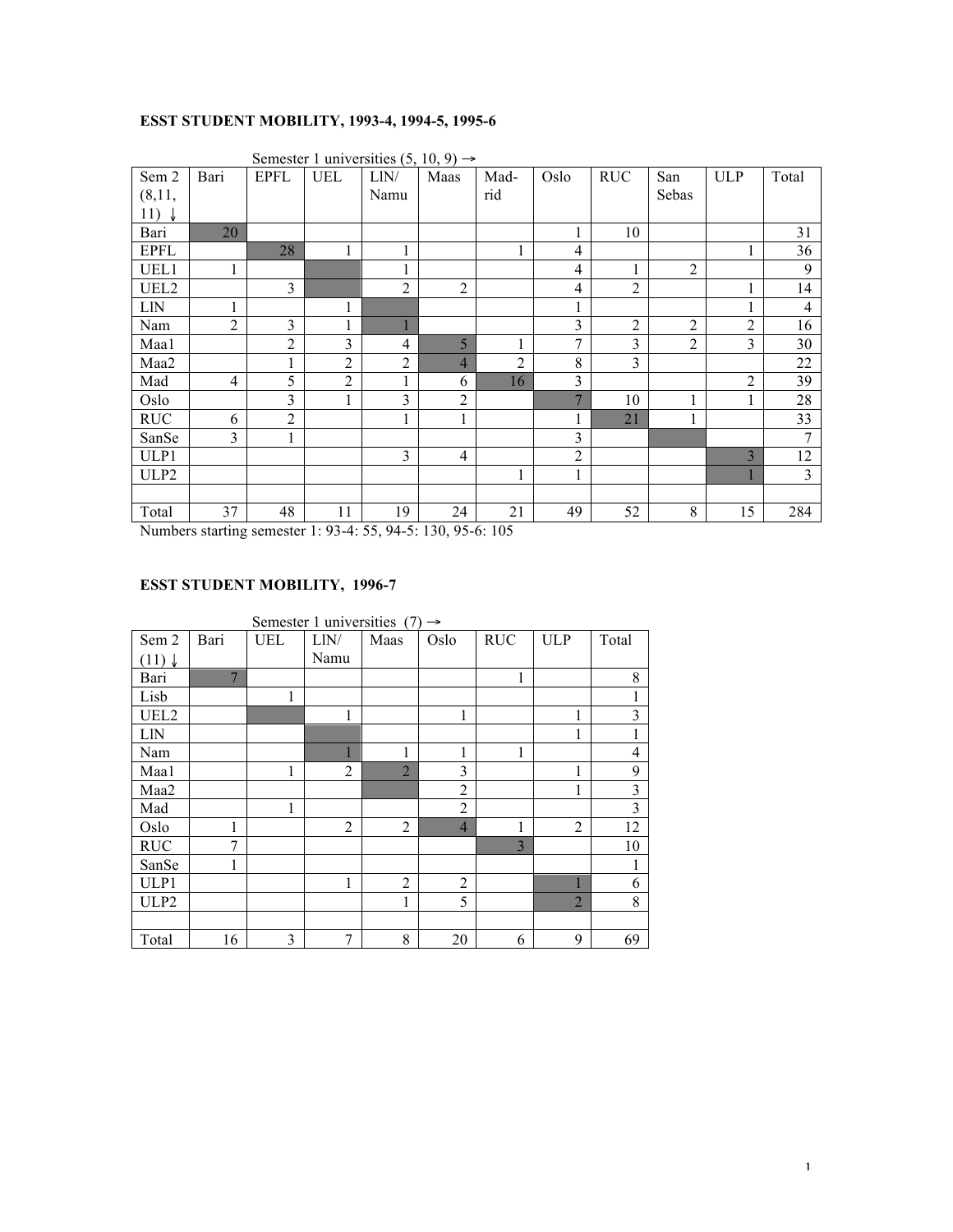### **ESST STUDENT MOBILITY, 1997-8**

|                   |                |                | Semester 1 universities $(7) \rightarrow$ |                |                |                |                |                |
|-------------------|----------------|----------------|-------------------------------------------|----------------|----------------|----------------|----------------|----------------|
| Sem 2             | Bari           | <b>EPFL</b>    | <b>UEL</b>                                | Maas           | Oslo           | <b>RUC</b>     | <b>ULP</b>     | Total          |
| $(11) \downarrow$ |                |                |                                           |                |                |                |                |                |
| Bari              | 15             |                |                                           |                |                |                |                | 15             |
| <b>Bruss</b>      |                | 1              | 1                                         |                |                |                |                | $\overline{2}$ |
| <b>EPFL</b>       |                | 13             |                                           | 1              | 4              | 1              |                | 19             |
| UEL1              |                | 1              |                                           |                | 3              |                | 1              | 5              |
| UEL2              |                |                |                                           |                | $\overline{2}$ |                |                | $\sqrt{2}$     |
| <b>LIN</b>        |                |                |                                           | 1              |                |                |                | $\,1$          |
| Maal              |                | 1              | 1                                         |                | $\overline{2}$ |                | 1              | 6              |
| Mad               | 1              |                |                                           | $\overline{2}$ | $\overline{4}$ | 1              | 1              | 9              |
| Oslo              |                | $\overline{2}$ |                                           |                | $\overline{2}$ | $\overline{2}$ |                | 6              |
| <b>RUC</b>        | $\overline{4}$ |                |                                           |                | 1              |                |                | 6              |
| SanSe             | $\overline{4}$ |                |                                           |                |                |                |                | 4              |
| ULP1              | 1              |                | 1                                         |                |                |                | $\overline{2}$ | $\overline{4}$ |
| ULP <sub>2</sub>  |                |                |                                           |                |                |                | $\overline{2}$ | $\overline{2}$ |
|                   |                |                |                                           |                |                |                |                |                |
| Total             | 25             | 18             | 3                                         | 5              | 18             | 5              | 7              | 81             |

#### **ESST STUDENT MOBILITY, 1998-9**

|                   |                |                | Semester 1 universities (6) $\rightarrow$ |                |                |                |                |
|-------------------|----------------|----------------|-------------------------------------------|----------------|----------------|----------------|----------------|
| Sem 2             | Bari           | <b>EPFL</b>    | Maas                                      | Oslo           | <b>RUC</b>     | <b>ULP</b>     | Total          |
| $(11) \downarrow$ |                |                |                                           |                |                |                |                |
| Aalbo             |                | 1              |                                           | 1              |                |                | $\overline{2}$ |
| Bari              | 21             |                |                                           |                |                |                | 21             |
| <b>EPFL</b>       |                | $\overline{7}$ | 2                                         | 3              | $\overline{2}$ |                | 14             |
| Lisb              |                |                |                                           | 1              |                |                | 1              |
| UEL2              |                |                |                                           |                | $\overline{2}$ | 3              | 5              |
| Maal              |                | 1              |                                           | 3              | $\overline{2}$ | $\overline{2}$ | 9              |
| Mad               |                |                | $\overline{2}$                            | $\overline{4}$ | 2              |                | 8              |
| Oslo              |                |                | $\overline{2}$                            |                | $\overline{2}$ |                | 5              |
| <b>RUC</b>        | $\overline{2}$ | 1              | 2                                         | 3              | $\overline{4}$ |                | 12             |
| SanSe             | 2              |                |                                           | $\overline{2}$ |                |                | $\overline{4}$ |
| ULP1              |                |                |                                           | 1              |                | $\overline{2}$ | 4              |
|                   |                |                |                                           |                |                |                |                |
| Total             | 25             | 10             | 10                                        | 19             | 14             | 7              | 85             |

Notes:

EPFL – eight additional students doing ESST over two years ULP – one additional student doing ESST over two years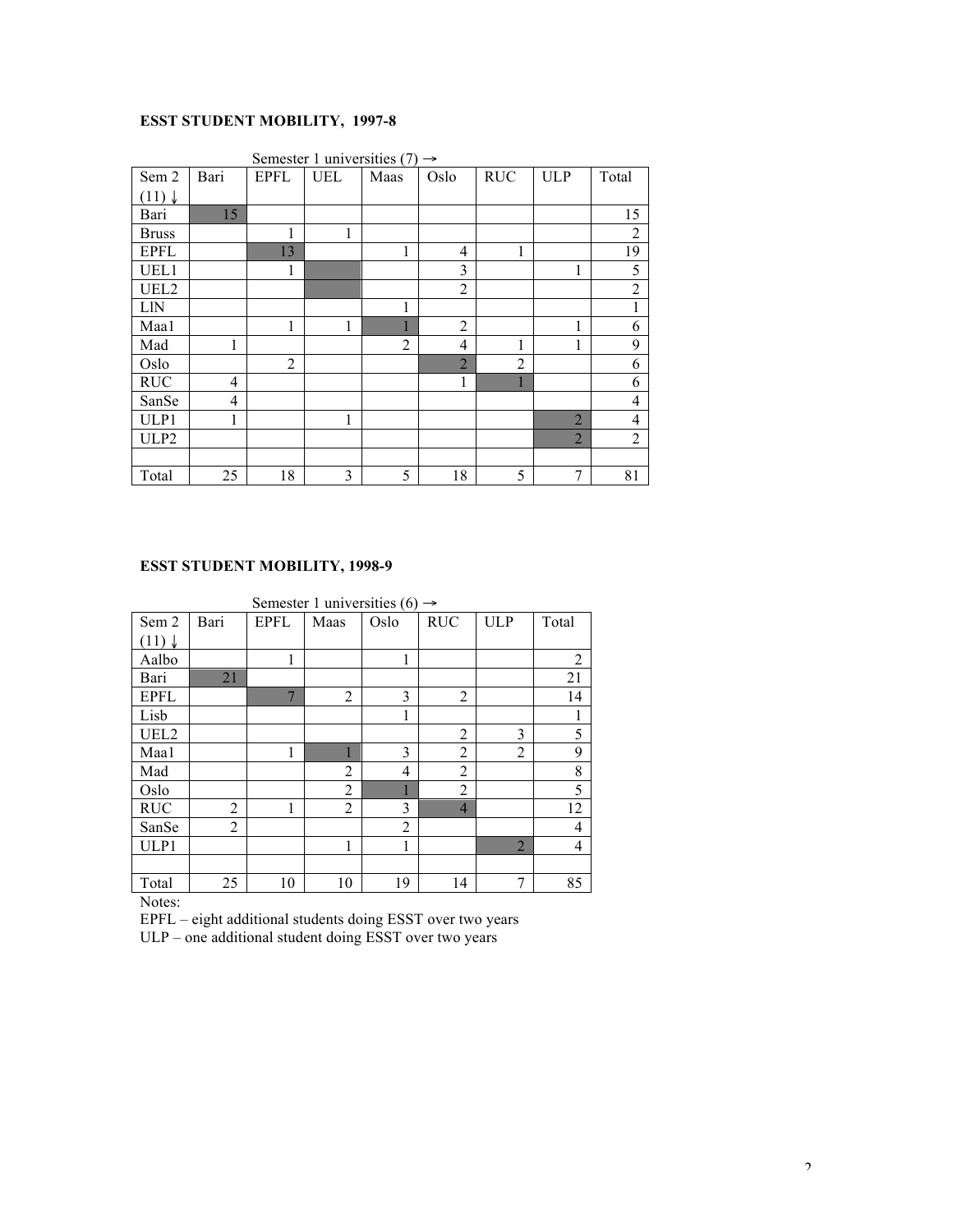#### **ESST STUDENT MOBILITY, 1999-00**

|                   |       |                | Semester 1 universities (6) $\rightarrow$ |      |                |            |       |
|-------------------|-------|----------------|-------------------------------------------|------|----------------|------------|-------|
| Sem 2             | Aalbo | <b>EPFL</b>    | Maas                                      | Oslo | <b>RUC</b>     | <b>ULP</b> | Total |
| $(10) \downarrow$ |       |                |                                           |      |                |            |       |
| Aalbo             |       | 3              |                                           | 1    | 3              |            | 8     |
| <b>EPFL</b>       | 3     | 9              |                                           |      |                |            | 12    |
| UEL1              |       |                |                                           | 1    |                |            |       |
| UEL <sub>2</sub>  |       | 1              |                                           | 3    | 1              |            | 5     |
| Nam               |       |                | 1                                         |      |                |            |       |
| Maal              | 3     |                |                                           | 3    | 1              |            | 7     |
| Maa2              |       |                |                                           |      | 1              |            |       |
| Mad               |       |                | 4                                         | 5    | 3              |            | 12    |
| Oslo              | 1     | $\overline{2}$ | 2                                         | 3    | $\overline{2}$ |            | 10    |
| <b>RUC</b>        |       | 3              |                                           |      | 3              |            | 7     |
| SanSe             |       |                |                                           | 1    |                |            | 1     |
| ULP1              |       |                |                                           |      | 1              | 5          | 6     |
| ULP2              |       |                |                                           | 1    |                |            | 1     |
|                   |       |                |                                           |      |                |            |       |
| Total             | 9     | 18             | 7                                         | 18   | 15             | 5          | 72    |

Notes:

Oslo – one additional student making independent programme

EPFL – five additional students doing ESST over two years

General Notes:

Numbers in brackets indicate number of universities

UEL1 – Gender, science and technology

UEL2 – Europe in an Information Society

Maa1 – Technological Culture

Maa2 – MERIT

ULP1 – GERSULP

ULP2 – BETA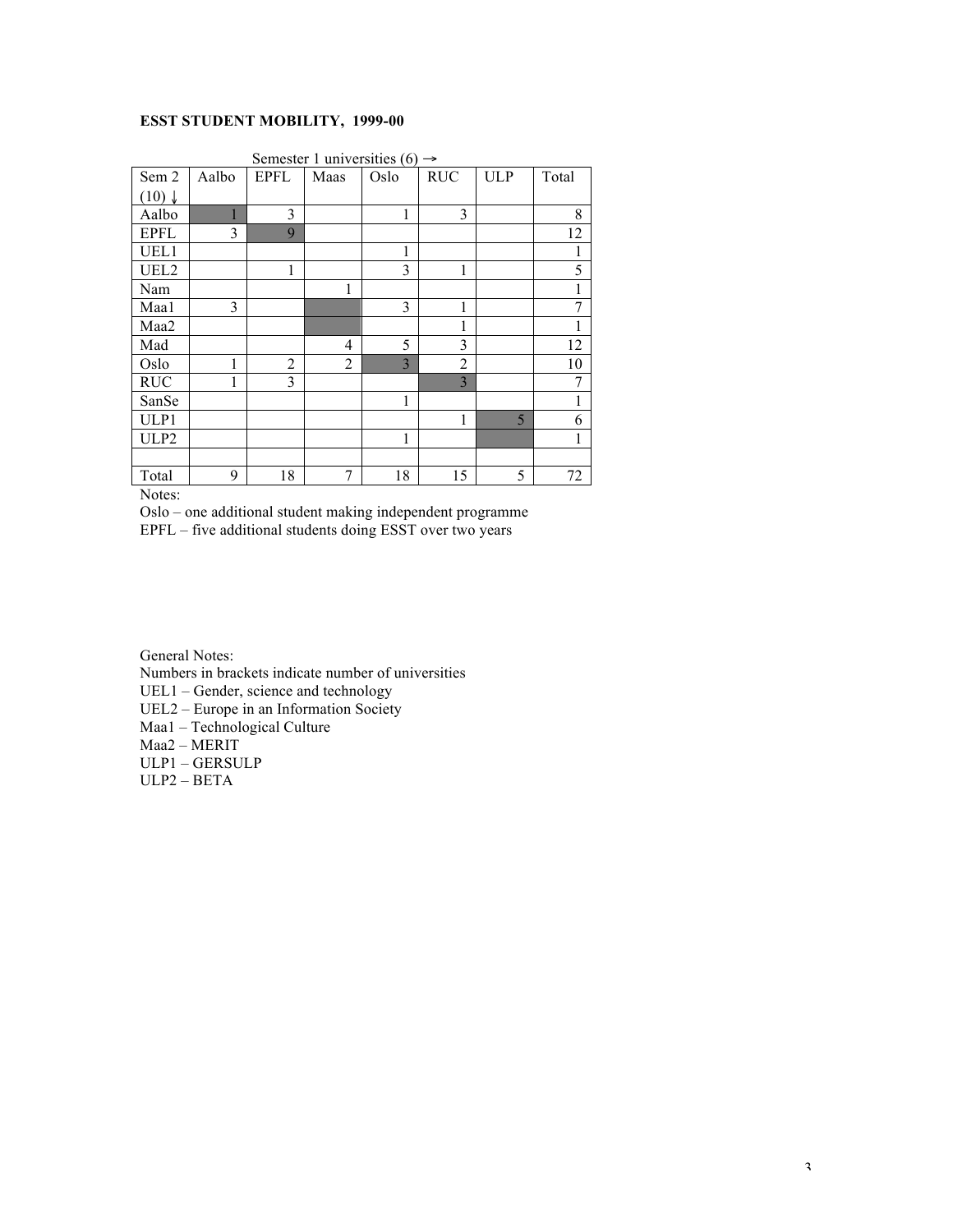### ESST STUDENT MOBILITY, 2000 – 2001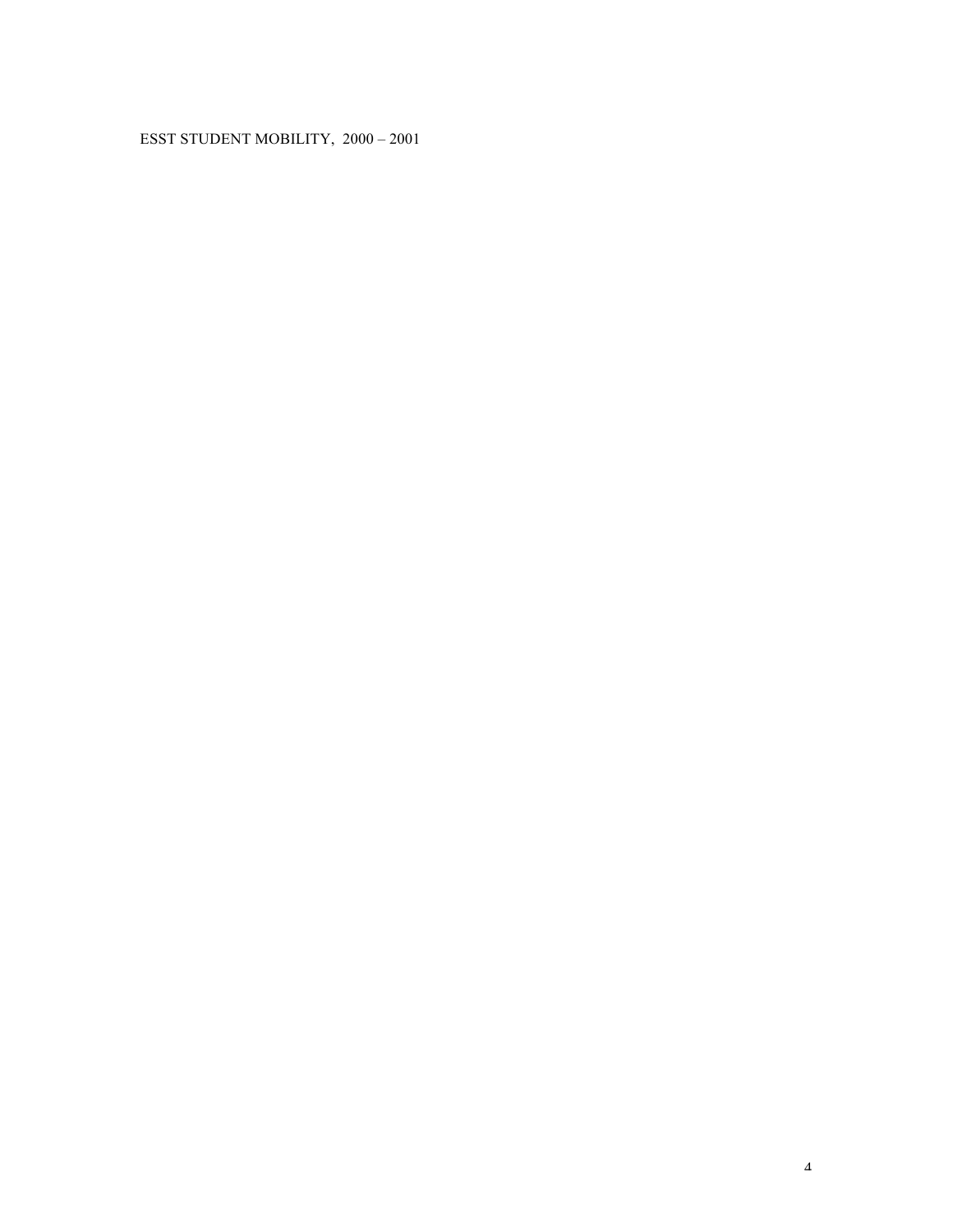#### ESST STUDENT MOBILITY, 2001 – 2002

|                      | <b>Aalborg</b> | <b>Istanbul</b> | <b>Linköping</b> | Maastricht     | Oslo           | <b>Roskilde</b> | Strasbourg |                         |
|----------------------|----------------|-----------------|------------------|----------------|----------------|-----------------|------------|-------------------------|
| <b>Aalborg</b>       | 3              |                 |                  | $\mathbf{1}$   | $\overline{3}$ |                 |            | $\overline{7}$          |
|                      |                |                 |                  |                |                |                 |            |                         |
| <b>Istanbul</b>      |                |                 |                  | $\overline{3}$ | $\overline{3}$ |                 |            | 6                       |
|                      |                |                 |                  |                |                |                 |            |                         |
| Linköping:           |                | 1               | $\overline{2}$   |                |                | 1               |            | $\overline{\mathbf{4}}$ |
| <b>Techn M&amp;F</b> |                |                 |                  |                |                |                 |            |                         |
| Linköping:           |                |                 | $\overline{4}$   |                |                | 1               |            | $\overline{5}$          |
| <b>Innovation</b>    |                |                 |                  |                |                |                 |            |                         |
| <b>Maastricht:</b>   | 1              | 3               |                  | $\mathbf{1}$   | $\overline{2}$ |                 |            | $\overline{7}$          |
| Culture              |                |                 |                  |                |                |                 |            |                         |
| Maastricht:          |                | 3               |                  | $\overline{4}$ | $\mathbf{1}$   |                 |            | $\overline{\mathbf{8}}$ |
| New economy          |                |                 |                  |                |                |                 |            |                         |
| Maastricht:          |                | $\overline{2}$  |                  | $\overline{4}$ | $\overline{2}$ |                 |            | $\overline{\mathbf{8}}$ |
| <b>Bridging</b>      |                |                 |                  |                |                |                 |            |                         |
| Namur:               |                |                 |                  |                | $\mathbf{1}$   |                 |            | $\mathbf{1}$            |
| <b>Teaching</b>      |                |                 |                  |                |                |                 |            |                         |
| Namur:               |                |                 |                  | $\mathbf{1}$   |                | $\mathbf{1}$    |            | $\overline{2}$          |
| Assessment           |                |                 |                  |                |                |                 |            |                         |
| Oslo:                |                |                 |                  |                | 1              | $\mathbf{1}$    |            | $\boldsymbol{2}$        |
| <b>Culture</b>       |                |                 |                  |                |                |                 |            |                         |
| Oslo:                | $\overline{4}$ |                 | $\mathbf{1}$     | $\mathbf{1}$   | $\overline{4}$ |                 |            | 10                      |
| Globalisation        |                |                 |                  |                |                |                 |            |                         |
| Roskilde:            | $\overline{2}$ | $\mathbf{1}$    |                  | $\overline{2}$ |                | $\overline{3}$  |            | $\overline{\mathbf{8}}$ |
| Innovation           |                |                 |                  |                |                |                 |            |                         |
| <b>Strasbourg:</b>   |                | 6               |                  |                | $\overline{2}$ |                 |            | $\overline{\mathbf{8}}$ |
| <b>Public</b>        |                |                 |                  |                |                |                 |            |                         |
| understanding        |                |                 |                  |                |                |                 |            |                         |
| <b>Strasbourg:</b>   | 3              |                 |                  | $\overline{2}$ | $\overline{2}$ |                 |            | $\overline{7}$          |
| <b>BETA</b>          |                |                 |                  |                |                |                 |            |                         |
|                      | 13             | 16              | $\overline{7}$   | 19             | 21             | $\overline{7}$  |            | 83                      |
|                      |                |                 |                  |                |                |                 |            |                         |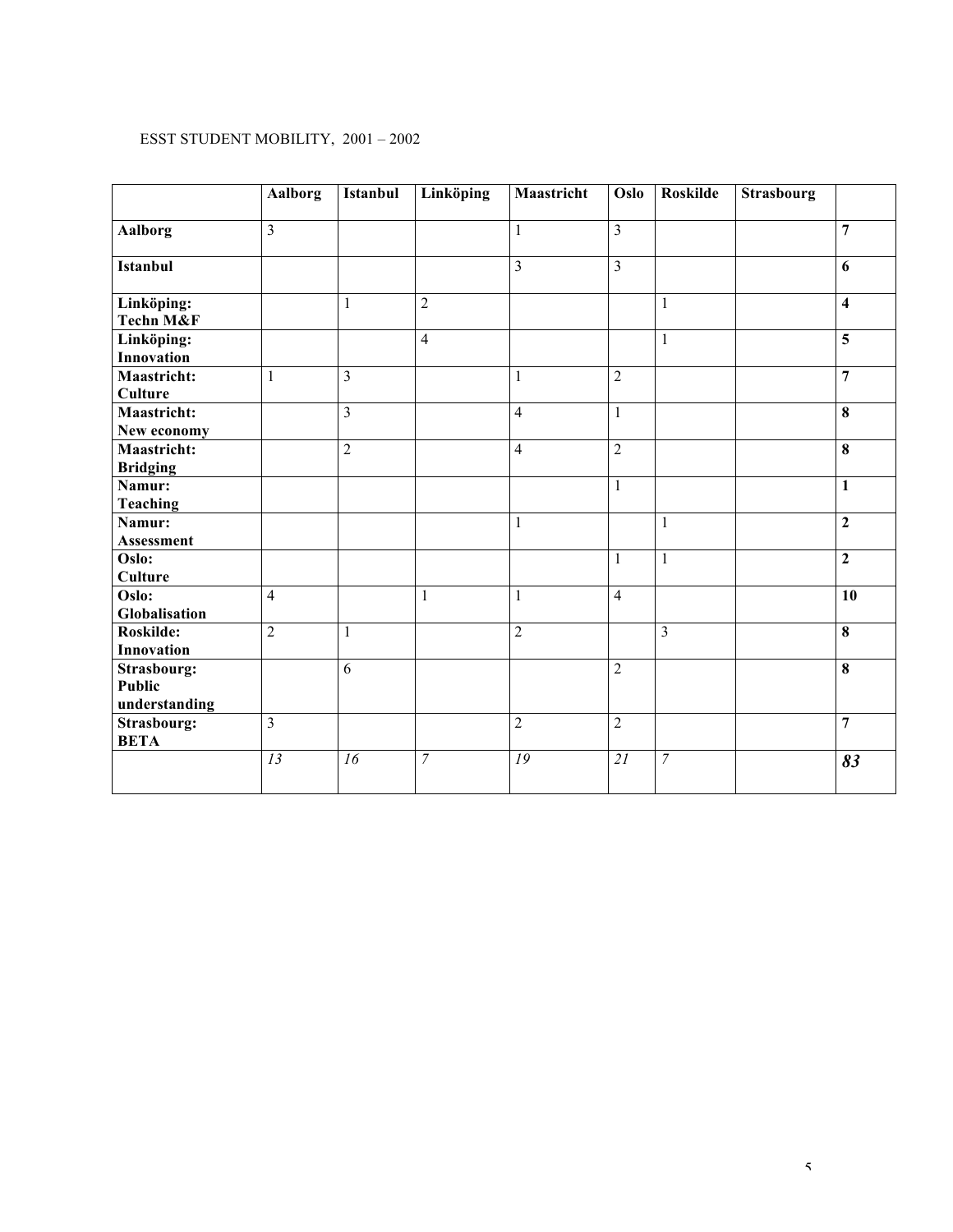#### **ESST STUDENT MOBILITY, 2002/2003**

| Specialisation | <b>AALBORG</b>   | <b>ISTANBUL</b> | <b>LINKOPING</b> | <b>MAASTRICHT OSLO</b> |                         | <b>STRASBOU</b> |
|----------------|------------------|-----------------|------------------|------------------------|-------------------------|-----------------|
|                |                  |                 |                  |                        |                         |                 |
| Aalb-inno      |                  |                 |                  | $\overline{2}$         |                         |                 |
| Aalb.-NIS      |                  |                 |                  |                        |                         |                 |
| Istanbul       |                  |                 |                  | $\mathbf{1}$           | $\overline{2}$          |                 |
| Link-syst      |                  |                 | 9                |                        |                         |                 |
| Link-gender    |                  |                 | $\overline{5}$   |                        |                         |                 |
| Link-Nat Syst  |                  |                 |                  |                        |                         |                 |
| Maastr-TC      |                  | $\sqrt{2}$      | 1                | $\overline{2}$         | $\sqrt{2}$              |                 |
| Maastr-BTD     |                  |                 |                  | $\overline{5}$         | $\mathbf{1}$            |                 |
| M-MERIT        |                  |                 |                  | $\overline{3}$         | $\mathbf{1}$            |                 |
| Oslo-glob      | $\overline{2}$   |                 |                  | $\overline{4}$         | $\overline{\mathbf{3}}$ |                 |
| Oslo-nature    |                  | $\overline{2}$  |                  |                        | $\sqrt{2}$              |                 |
| Oslo-NIS       | 1                |                 |                  |                        |                         |                 |
| Rosk-inno      | $\overline{2}$   |                 |                  |                        | 1                       |                 |
| Rosk-serv      |                  |                 |                  |                        | $\mathbf{1}$            |                 |
| Stras-Gersul   |                  | $\sqrt{2}$      |                  |                        | $\sqrt{2}$              |                 |
| Stras-BETA     |                  |                 | 1                | $\overline{3}$         | $\boldsymbol{2}$        |                 |
| Bilbao         |                  |                 |                  | $\sqrt{2}$             |                         |                 |
| Namur          |                  |                 |                  |                        |                         |                 |
|                | $\boldsymbol{6}$ | $\overline{7}$  | $\overline{15}$  | $\overline{25}$        | $\overline{18}$         |                 |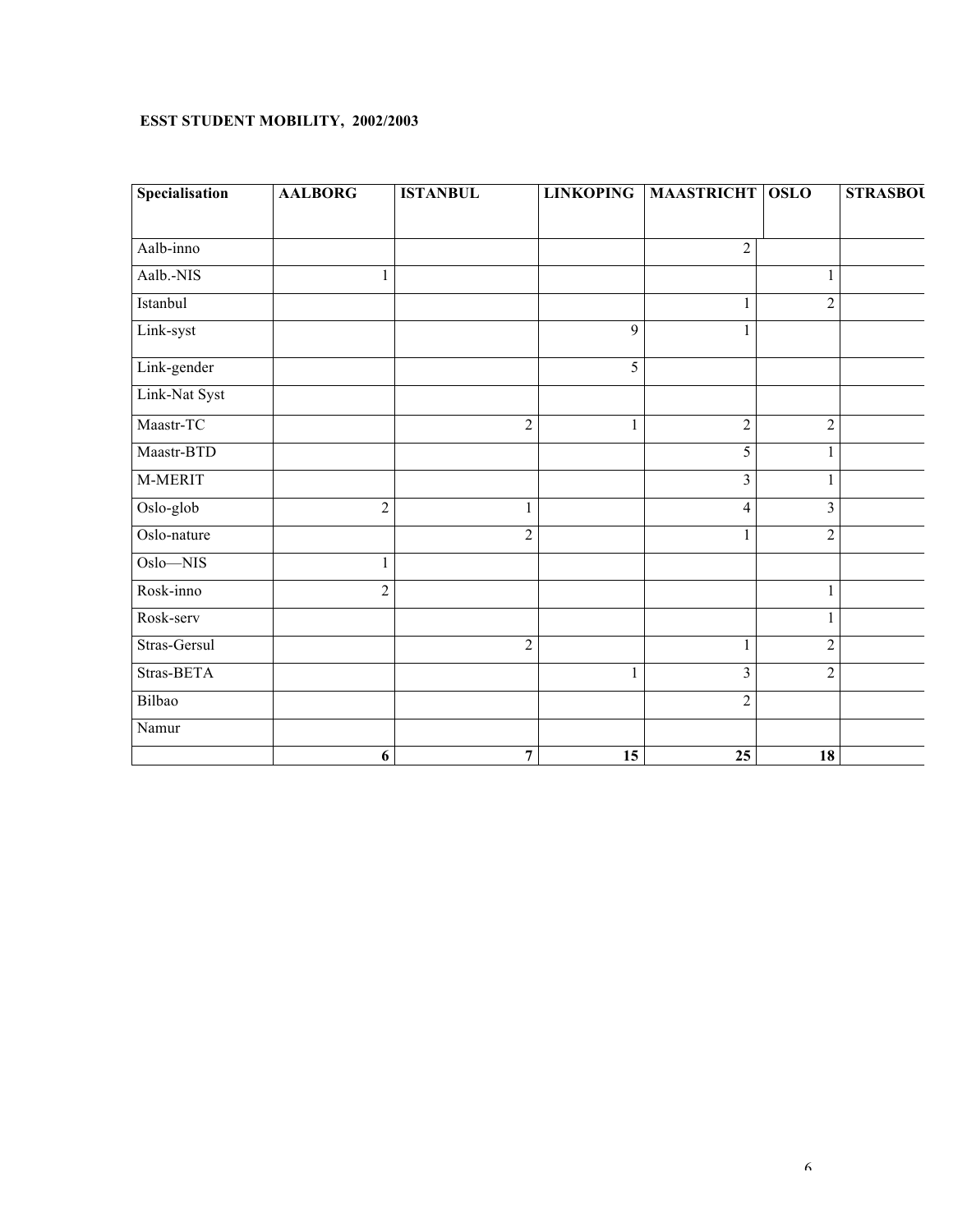#### **ESST STUDENT MOBILITY, 2003/2004**

| Specialisation | <b>AALBORG</b> | <b>ISTANBUL</b> |                | LINKOPING   MAASTRICHT   OSLO |                 | <b>STRASBOU</b> |
|----------------|----------------|-----------------|----------------|-------------------------------|-----------------|-----------------|
| Aalb-inno      | $\overline{3}$ |                 |                |                               |                 |                 |
|                |                |                 |                |                               |                 |                 |
| Aalb.-NIS      |                |                 |                |                               |                 |                 |
| Istanbul       |                |                 |                |                               | $\mathfrak{Z}$  |                 |
| Link-syst      |                |                 | 6              |                               |                 |                 |
| Link-gender    |                |                 | $\overline{2}$ |                               |                 |                 |
| Link-Risk      |                |                 | 5              |                               |                 |                 |
| Link-Nat Syst  |                |                 |                |                               |                 |                 |
| Maastr-TC      |                |                 |                | $\overline{3}$                | $\mathbf{1}$    |                 |
| Maastr-BTD     |                | 1               |                | $\overline{c}$                | $\sqrt{2}$      |                 |
| M-MERIT        |                | 1               | $\mathbf{1}$   | $\overline{c}$                | $\,1\,$         |                 |
| Oslo-glob      |                | $\overline{2}$  |                | 6                             | $\sqrt{6}$      |                 |
| Oslo-nature    |                |                 |                |                               | $\overline{5}$  |                 |
| Oslo-Hist      |                |                 |                |                               |                 |                 |
| Oslo-NIS       |                |                 |                |                               |                 |                 |
| Rosk-Glob      |                |                 |                |                               |                 |                 |
| Rosk-E-Goven   |                |                 |                |                               |                 |                 |
| Rosk-serv      |                |                 |                |                               |                 |                 |
| Stras-Gersul   |                | $\overline{2}$  |                |                               | $\sqrt{2}$      |                 |
| Stras-BETA     |                |                 | $\mathbf{1}$   |                               | $\mathbf{1}$    |                 |
| Bilbao         | $\mathbf{1}$   |                 |                |                               |                 |                 |
| Namur          |                |                 |                |                               |                 |                 |
| Tampere        |                |                 |                |                               |                 |                 |
|                | 5              | $8\,$           | 15             | 15                            | $\overline{21}$ |                 |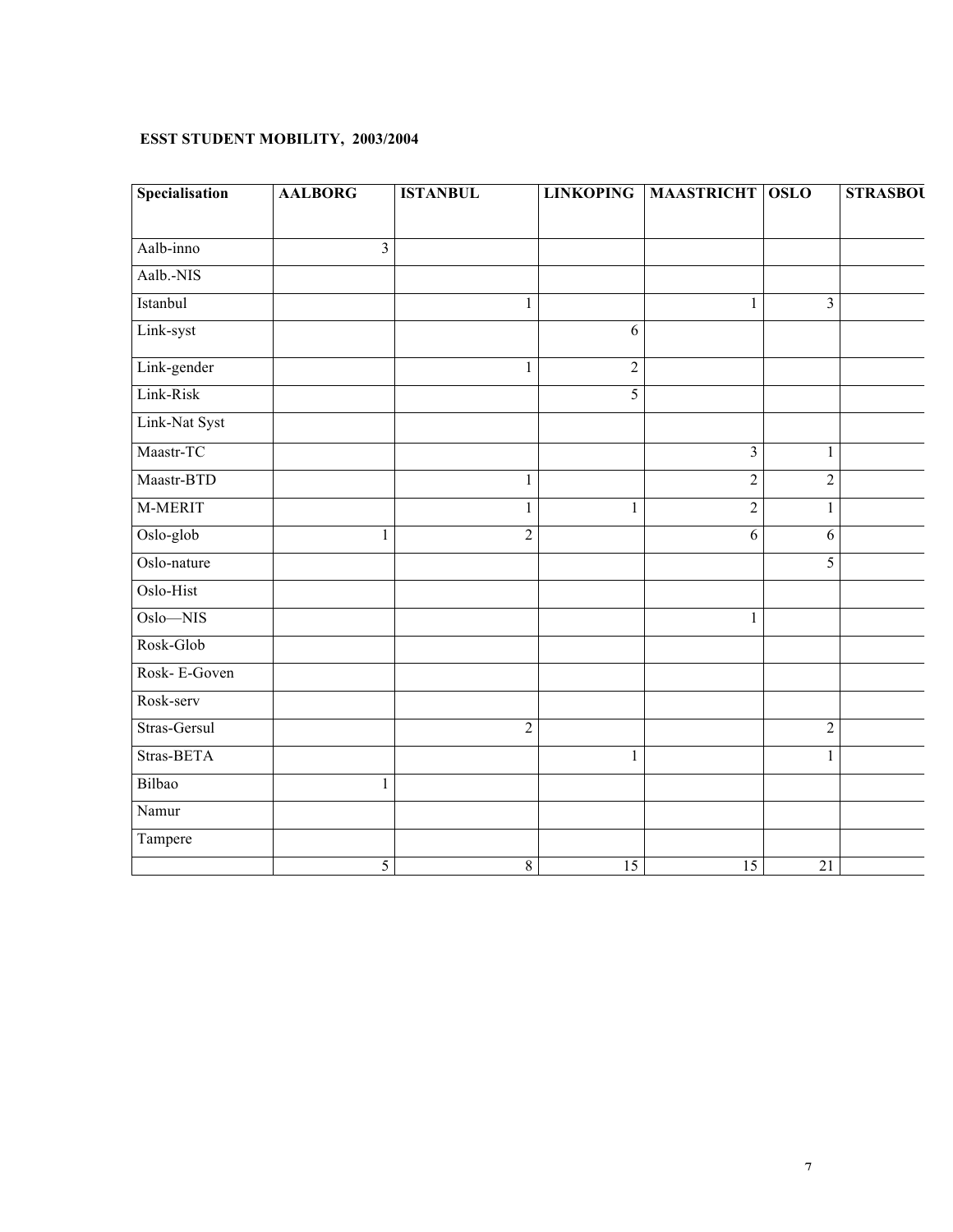# **Distribution of students 2004/2005**

| 2004-2005    | Total          | female | male | EU | Non- |
|--------------|----------------|--------|------|----|------|
|              | number         |        |      |    | EU   |
|              |                |        |      |    |      |
| Istanbul     | 9              | 6      | 3    |    | 9    |
| Linkoping    | 13             | 6      |      |    | 12   |
| Maastricht   | 14             | Λ      |      | 8  |      |
| Oslo         | 18             | 9      | 9    | 18 |      |
| Roskilde     | 10             | 5      | 5    |    | 6    |
| Strasbourg   | $\overline{2}$ |        |      |    |      |
| <b>Total</b> | 66 ??          | 31     | 36   | 32 | 35   |

Totals do not match !!!

## **By university:**

|              | Istanbul | Linköping | Maastricht     | Oslo          | Roskilde | Strasbourg   |
|--------------|----------|-----------|----------------|---------------|----------|--------------|
|              | Students | Students  | Students       | Students      | Students | Students     |
|              | Go to    | Go to     | Go to          | Go to         | Go to    | go to        |
| Aalborg      |          |           |                |               |          |              |
| Istanbul     |          |           |                |               |          |              |
| Linköping    |          | ⇁         |                |               |          |              |
| Maastricht   |          |           | 6              | 4             |          |              |
| Namur        |          |           | $\overline{c}$ |               |          |              |
| Oslo         | 3        | 2         | 3              | $\mathcal{L}$ |          |              |
| Roskilde     |          |           |                |               | 7        |              |
| Strasbourg   | 2        | 3         |                | 4             |          | 2            |
| Tampere      |          |           |                |               |          |              |
|              |          |           |                |               |          |              |
| <b>Total</b> | 8        | 13        | 14             | 18            | 10       | $\mathbf{2}$ |